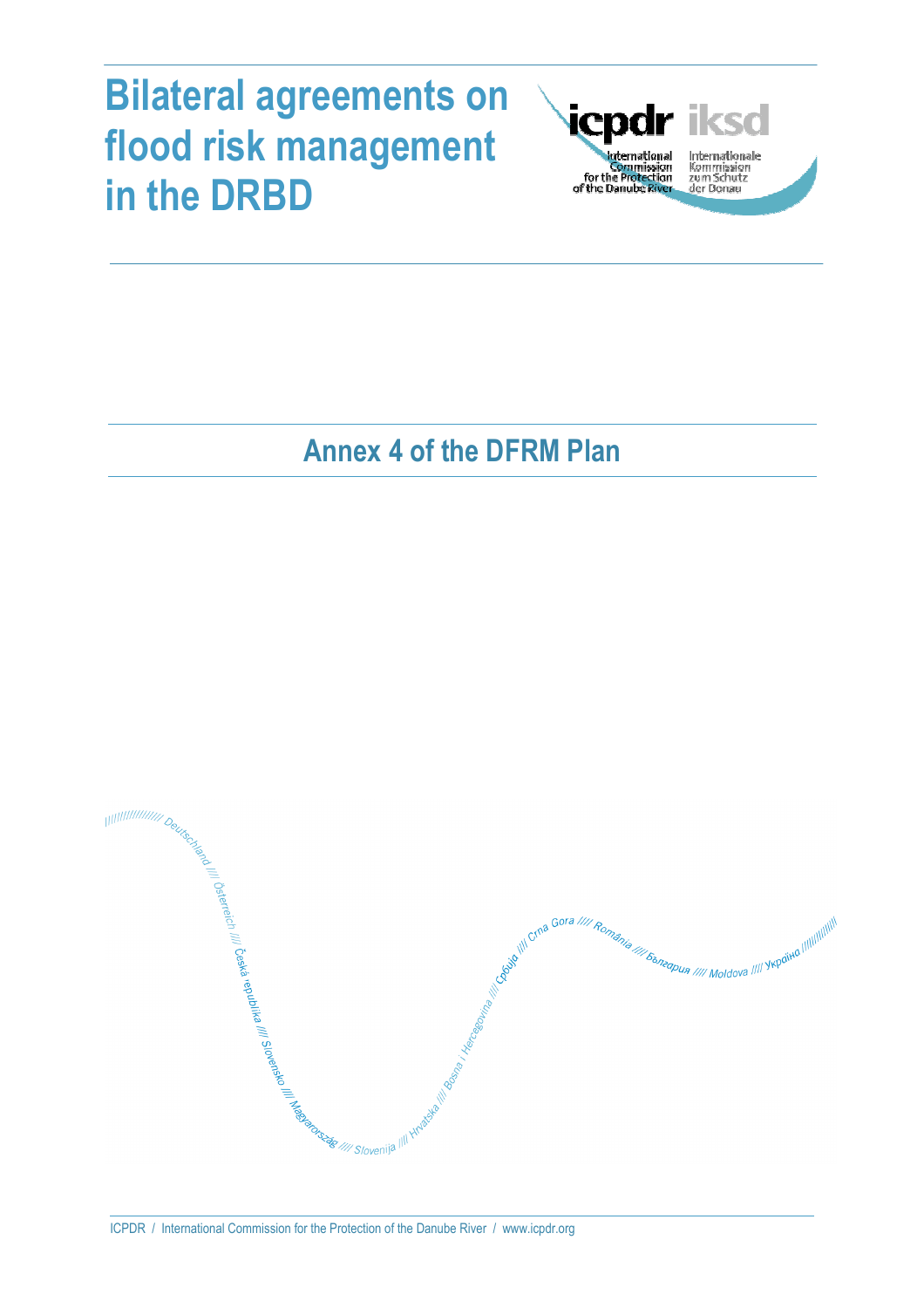# **Austria**

| Staat, Bezeichnung                                                                                                                                                                                                                                                                                                                                                                                                                                                                                                                       | Ratifikation und Inkrafttreten                                                                                                                                                                                                                 |
|------------------------------------------------------------------------------------------------------------------------------------------------------------------------------------------------------------------------------------------------------------------------------------------------------------------------------------------------------------------------------------------------------------------------------------------------------------------------------------------------------------------------------------------|------------------------------------------------------------------------------------------------------------------------------------------------------------------------------------------------------------------------------------------------|
| Deutschland<br>Vertrag zwischen der Republik Österreich einerseits und der Bundesrepublik<br>Deutschland und der Europäischen Wirtschaftsgemeinschaft andererseits über die<br>wasserwirtschaftliche Zusammenarbeit im Einzugsgebiet der Donau<br>(BGBI Nr. 17/1991)                                                                                                                                                                                                                                                                     | Die vom Bundespräsidenten<br>unterzeichneten und vom<br>Bundeskanzler gegengezeichneten<br>Ratifikationsurkunden wurden am<br>14. Dezember 1990 ausgetauscht;<br>der Vertrag tritt gemäß seinem<br>Art. 12 Abs. 2 mit 1. März 1991 in<br>Kraft |
| Slowakische Republik<br>Vertrag zwischen der Republik Österreich und der Tschechoslowakischen<br>Sozialistischen Republik über die Regelung von wasserwirtschaftlichen Fragen an den<br>Grenzgewässern<br>(BGBl. Nr. 106/1970, idF. BGBl. Nr. 1046/1994 - Weiteranwendung des Vertrages im<br>Hinblick auf die Slowakische Repulik)                                                                                                                                                                                                      | Die Ratifikationsurkunden zum<br>vorliegenden Vertrag sind am 16.<br>Feber 1970 ausgetauscht worden;<br>der Vertrag ist somit gemäß<br>seinem Artikel 22 Absatz 2 am 18.<br>März 1970 in Kraft getreten.                                       |
| Tschechische Republik<br>Vertrag zwischen der Republik Österreich und der Tschechoslowakischen<br>Sozialistischen Republik über die Regelung von wasserwirtschaftlichen Fragen an den<br>Grenzgewässern<br>(BGBl. Nr. 106/1970, idF. BGBl. Nr. 1046/1994 - Weiteranwendung des Vertrages im<br>Hinblick auf die Tschechische Republik)                                                                                                                                                                                                   | Die Ratifikationsurkunden zum<br>vorliegenden Vertrag sind am 16.<br>Feber 1970 ausgetauscht worden;<br>der Vertrag ist somit gemäß<br>seinem Artikel 22 Absatz 2 am 18.<br>März 1970 in Kraft getreten.                                       |
| Slowenien/Mur<br>Abkommen zwischen der Republik Österreich und der Föderativen Volksrepublik<br>Jugoslawien über wasserwirtschaftliche Fragen der Mur-Grenzstrecke und der Mur-<br>Grenzgewässer (Mur-Abkommen)<br>(BGBl. Nr. 119/1956, Republik Slowenien - Weiteranwendung, BGBl. Nr. 714/1993,<br>Republik Kroatien - keine Weiteranwendung, BGBl. Nr. 474/1996)                                                                                                                                                                      | Da der Austausch der<br>Ratifikationsurkunden am 9. Feber<br>1956<br>vorgenommen wurde, ist das<br>Abkommen gemäß seinem Artikel<br>$11 \text{ am}$<br>9. Feber 1956 in Kraft getreten.                                                        |
| Slowenien/Drau<br>"Regierungsüb ereinkommen vom 25. Mai 1954 zwischen Österreich und Jugoslawien<br>über Wasserwirtschaftliche Fragen an der Drau" [HARTIG 1955]                                                                                                                                                                                                                                                                                                                                                                         | "Nach Vorliegen der<br>Genehmigung der Regierungen ist<br>durch Notenwechsel festgelegt<br>worden, dass als erster Tag der<br>Wirksamkeit der 15. Jänner 1955<br>angesehen wird" [HARTIG 1955]                                                 |
| Ungarn<br>Vertrag zwischen der Republik Österreich und der Ungarischen Volksrepublik über<br>die Regelung der wasserwirtschaftlichen Fragen im Grenzgebiet<br>(BGBI. Nr. 225/1959)                                                                                                                                                                                                                                                                                                                                                       | Dieser Vertrag ist gemäß seinem<br>Artikel 22 am 31. Juli 1959 in<br>Kraft getreten.                                                                                                                                                           |
| Staatsvertrag der Republik Österreich mit der Schweizerischen Eidgenossenschaft<br>über die Regulierung des Rheines von der Illmündung bis zum Bodensee<br>(StF: BGBl. Nr. 178/1955)                                                                                                                                                                                                                                                                                                                                                     | Da der Austausch der<br>Ratifikationsurkunden am 22. Juli<br>1955 stattgefunden hat, ist der<br>Vertrag gemäß seinem Art. 35 an<br>diesem Tag in Kraft getreten.                                                                               |
| Liechtenstein<br>Vertrag zwischen der Republik Österreich und dem Fürstentume Liechtenstein über<br>die Festlegung gemeinsamer Grundlagen für die Regulierung des Rheins von der<br>schweizerisch-liechtensteinischen Staatsgrenze bis zur Mündung des Illflusses, sowie<br>über die Regelung der Ableitung liechtensteinischer Binnengewässer auf<br>liechtensteinischem und österreichischem Gebiete und über die damit<br>zusammenhängende Regulierung des Spirsgrabens, des Frickgrabens und der Esche.<br>(StF: BGBl. Nr. 333/1931) | Der Austausch der<br>Ratifikationsurkunden hat am 20.<br>Oktober 1931 stattgefunden. Der<br>Vertrag tritt daher gemäß seinem<br>Artikel 14 am 17. November 1931<br>in Kraft.                                                                   |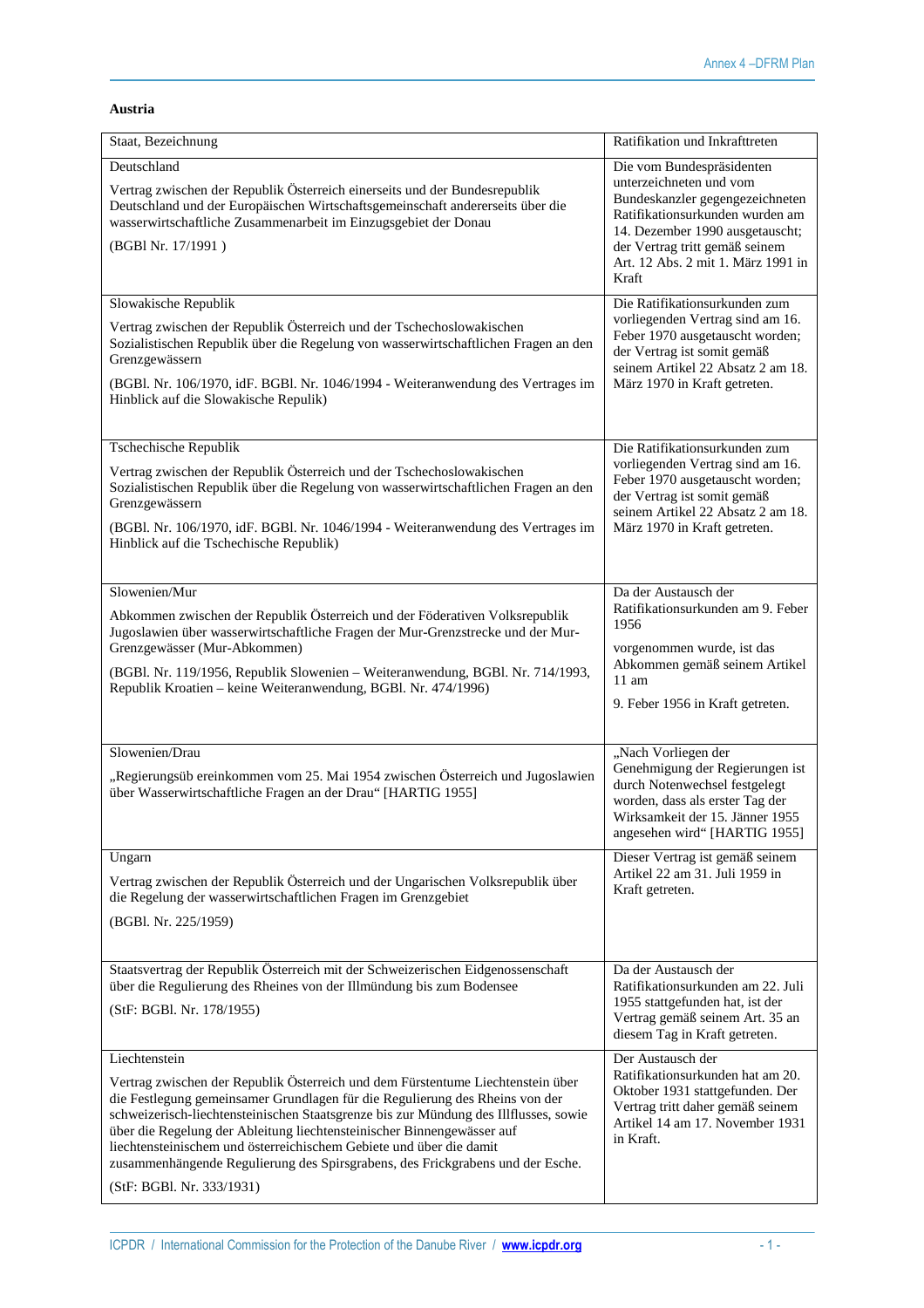# **Bosnia and Herzegovina**

| <b>Type of</b><br>document | Counterpart<br>Country  | <b>Title</b>                                                                                                                                                                             | <b>Issued</b> (year)                          | Subject                                              |
|----------------------------|-------------------------|------------------------------------------------------------------------------------------------------------------------------------------------------------------------------------------|-----------------------------------------------|------------------------------------------------------|
| Agreement                  | Republic of<br>Serbia   | Agreement between Council of Ministers of<br>Bosnia and Herzegovina and the Republic of<br>Serbia on cooperation in protection against natural<br>and other disasters (ratified in 2011) | Official Gazette<br>of BH no $8/11$ .         | Transboundary<br>Early warning<br>system cooperation |
| Agreement                  | Montenegro              | Agreement on Cooperation in protection from<br>natural and other disasters, between Council of<br>Ministers of B&H and Montenegro Government<br>(signed in 2007 and ratified in 2008)    | <b>Official Gazette</b><br>of BH no 2/08.     | Transboundary<br>Early warning<br>system cooperation |
| Framework<br>agreement     | Multilateral            | FRAMEWORK AGREEMENT ON THE SAVA<br>RIVER BASIN among: Bosnia and Herzegovina,<br>Republic of Croatia, Republic of Slovenia and<br>Federal Republic of Yugoslavia <sup>1</sup>            | <b>Official Gazette</b><br>of BH no 8/03.     | Sustainable<br>development of<br>Sava river basin    |
| Agreement                  | Republic of<br>Croatia  | Agreement between the Croatian Government and<br>the Government of Bosnia and Herzegovina on<br>the regulation of water management relations<br>(signed 11 July 1996 in Dubrovnik)       | <b>Official Gazette</b><br>of BiH no $6/96$ . | Transboundary<br>water management                    |
| Agreement                  | Republic of<br>Croatia  | Agreement between the Council of Ministers of<br>Bosnia and Herzegovina and the Croatian<br>Government on cooperation in the protection of<br>natural and manmade disasters              | <b>Official Gazette</b><br>of BiH no $7/01$ . | Transboundary<br>Early warning<br>system cooperation |
| Agreement                  | Republic of<br>Slovenia | Agreement between the Council of Ministers and<br>the Government of the Republic of Slovenia on<br>cooperation in the protection of natural and<br>manmade disasters                     | <b>Official Gazette</b><br>of BiH no $3/12$ . | Transboundary<br>Early warning<br>system cooperation |

# **Bulgaria**

# With Romania

Agreement between the Ministry of Environment and Water of the Republic of Bulgaria and the Ministry of Environment and Water Management of Romania on Cooperation in the Field of Water Management, signed on 12 November 2004 in Bucharest, entry into force on 15 March 2005.

# With Serbia

A draft bilateral agreement with Serbia is at the final stage of preparation by Bulgarian competent authorities, to be proposed officially to the Serbian authorities via diplomatic channels. The proposed draft is entitled "Agreement between the Ministry of Environment and Water of the Republic of Bulgaria and the Ministry of Agriculture and Environmental Protection of the Republic of Serbia on Cooperation in the Field of Water Management".

# **Croatia**

# With Slovenia:

Treaty between the Government of the Republic of Slovenia and the Government of the Republic of Croatia on regulation of water management relations

Agreement on cooperation for the protection of the Adriatic sea and the coastal area from pollution (Official Gazette of the Socialist Federal Republic of Yugoslavia – MP 2/1977)

# With Hungary:

 $\overline{a}$ 

Agreement between the Government of the Republic of Hungary and the Government of the Republic of Croatia about the issues in cooperation in water management

# With Bosnia and Herzegovina:

<sup>&</sup>lt;sup>1</sup> Federal Republic of Yugoslavia consisted at that time of republic of Serbia and Montenegro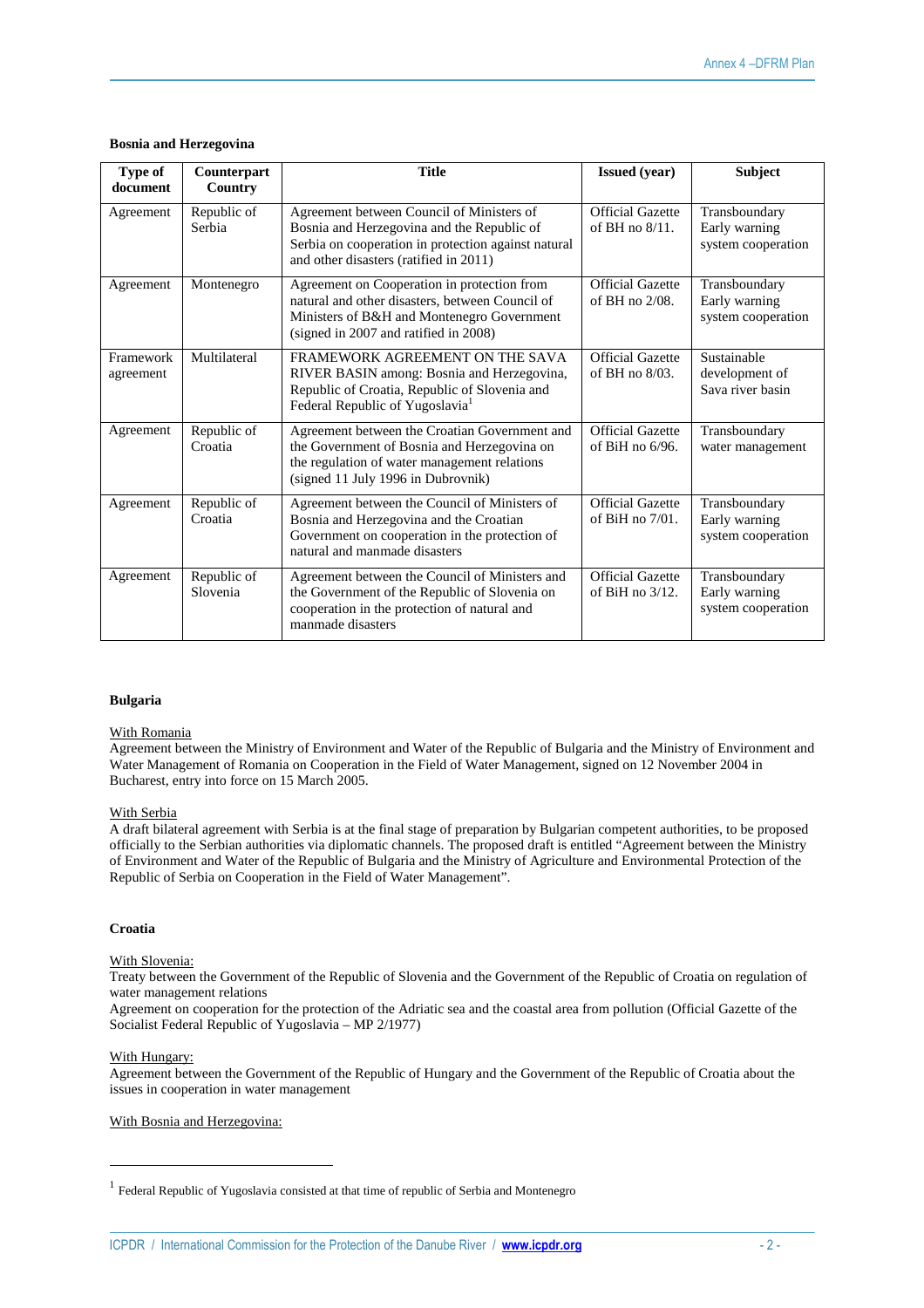Agreement between the Croatian Government and the Government of Bosnia and Herzegovina on the regulation of water management relations (signed 11 July 1996 in Dubrovnik)

Agreement between the Council of Ministers of Bosnia and Herzegovina and the Croatian Government on cooperation in the protection of natural and manmade disasters

# Multilateral:

FRAMEWORK AGREEMENT ON THE SAVA RIVER BASIN among: Bosnia and Herzegovina, Republic of Croatia, Republic of Slovenia and Federal Republic of Yugoslavia

# With other neighbouring countries:

No bilateral agreements with the Republic of Serbia and the Republic of Montenegro. The responsible Ministry is involved in the formulation of agreements and the commencement of a negotiation process with neighbouring countries.

# **Czech Republic**

# With Slovakia:

Dohoda mezi vládou České republiky a vládou Slovenské republiky o spolupráci na hraničních vodách - podepsána dne 16. prosince 1999 a ve stejný den vstoupila v platnost

The Agreement between the Governments of the Czech Republic and the Slovak Republic on cooperation on transboundary waters

Směrnice pro předpovědní, hlásnou a varovnou službu na česko-slovenských hraničních vodních tocích Implemantation for forecasting, reporting and warning service on the Czech-Slovak transboundary waters

# With Austria:

Smlouva mezi Československou socialistickou republikou a Rakouskou republikou o úpravě vodohospodářských otázek na hraničních vodách ze dne 7. prosince 1967, platnou od 18. března 1970 Convention between the Czechoslovak Socialist Republic and the Republic of Austria on the settlement of water management issuies concerning transboundary waters signed on December 7, 1967 and came into force on March 18, 1970.

Směrnice pro varovnou službu na česko-rakouských hraničních vodách Directive for warning service on Czech- Austrian transboundary waters.

# **Germany**

#### With Austria

"Regensburger Vertrag über die wasserwirtschaftliche Zusammenarbeit im Einzugsgebiet der Donau zwischen der Europäische Wirtschaftsgemeinschaft, der Bundesrepublik Deutschland und der Republik Österreich" vom 01.12.1987.

# **Hungary**

| Name of the agreement |                                                                                                                                                                                   |                                                                                                                                                                                                             | Date and place of the<br>signature<br>Date of coming to effect                                     |
|-----------------------|-----------------------------------------------------------------------------------------------------------------------------------------------------------------------------------|-------------------------------------------------------------------------------------------------------------------------------------------------------------------------------------------------------------|----------------------------------------------------------------------------------------------------|
| AT                    | A Magyar Népköztársaság és az Osztrák<br>Köztársaság között a határvidék<br>vízgazdálkodási kérdéseinek szabályozási<br>tárgyában                                                 | Agreement between the People's Republic<br>of Hungary and the Republic of Austria<br>about regulation of the water management<br>issues in the border region                                                | Vienna, 09/04/1956<br>31/07/1959                                                                   |
| SK.                   | A Magyar Népköztársaság Kormánya és a<br>Csehszlovák Szocialista Köztársaság<br>Kormánya között a vízgazdálkodás<br>kérdéseinek szabályozásáról (magyar-szlovák<br>viszonylatban) | Agreement between the Government of the<br>People's Republic of Hungary and the<br>Government of the Czechoslovak Socialist<br>Republic about regulation of the water<br>management issues                  | Budapest, 31/03/1976<br>28/07/1978<br>(new agreement accepted)<br>in Nov 2014, being<br>published) |
| UA.                   | A Magyar Köztársaság Kormánya és Ukrajna<br>Kormánya között a határvizek védelme és<br>fenntartható hasznosítása céljából folytatandó<br>együttműködésről                         | Agreement between the Government of the<br>Republic of Hungary and the Government of<br>Ukraine about the cooperation purposing the<br>protection and sustainable use of the rivers in<br>the border region | Budapest, 11/11/1997<br>06/08/1999                                                                 |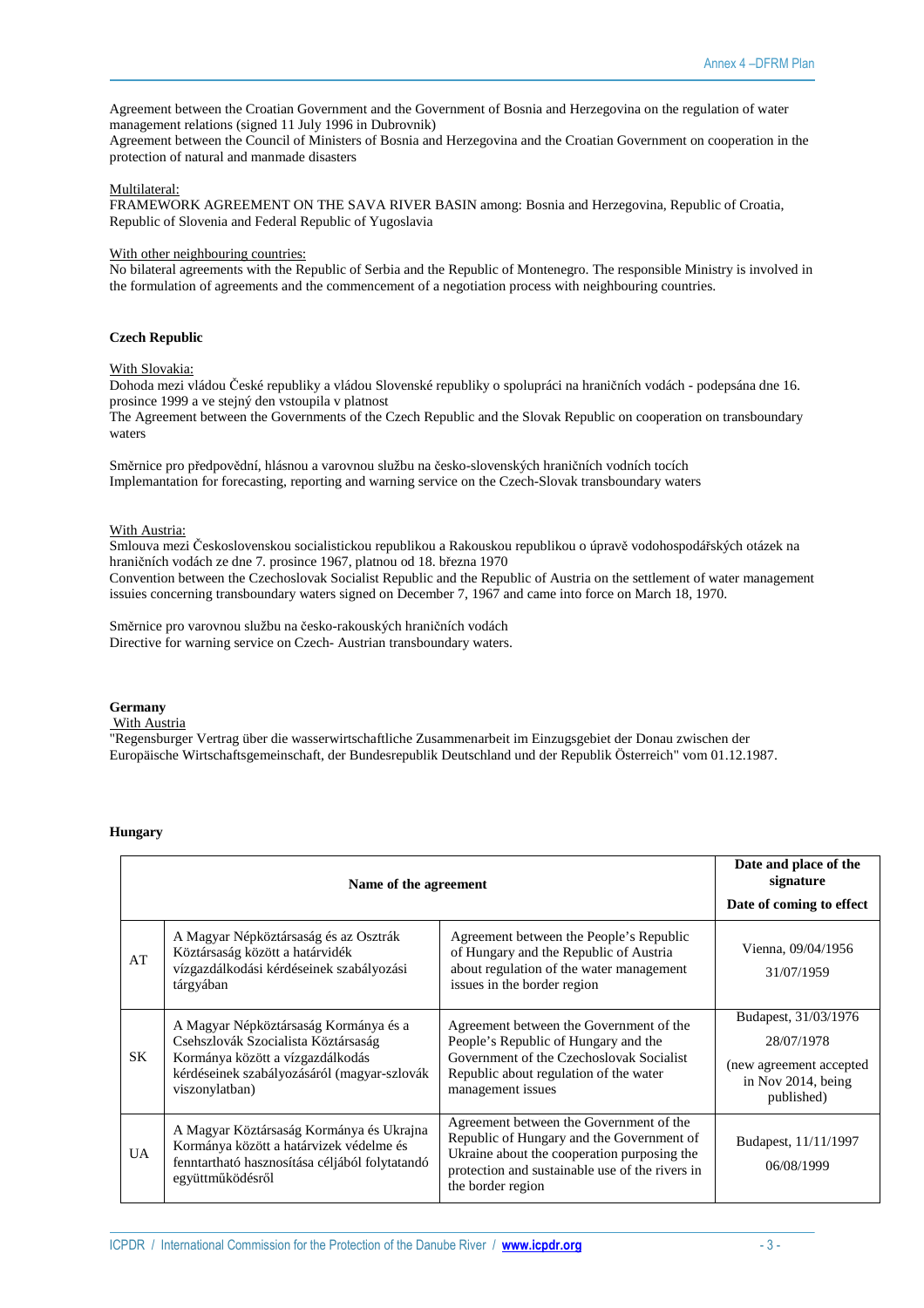| R <sub>O</sub> | A Magyar Köztársaság Kormánya és<br>Románia Kormánya között a határvizek<br>védelme és fenntartható hasznosítása céljából<br>folytatandó együttműködésről    | Agreement between the Government of the<br>Republic of Hungary and the Government of<br>Romania about the cooperation purposing the<br>protection and sustainable use of the rivers in<br>the border region | Budapest, 25/09/2003<br>17/05/2004                                           |
|----------------|--------------------------------------------------------------------------------------------------------------------------------------------------------------|-------------------------------------------------------------------------------------------------------------------------------------------------------------------------------------------------------------|------------------------------------------------------------------------------|
| RS             | A Magyar Népköztársaság és a Jugoszláv<br>Szövetségi Népköztársaság Kormánya között<br>a vízgazdálkodási kérdések tárgyában<br>(magyar- szerb viszonylatban) | Agreement between the Government of the<br>People's Republic of Hungary and the<br>Government of the Jugoslavian Federal<br>People's Republic about the water<br>management issues                          | Belgrade, 08/08/1955<br>19/05/1956<br>(new agreement is under<br>discussion) |
| <b>HR</b>      | A Magyar Köztársaság Kormánya és a<br>Horvát Köztársaság Kormánya között a<br>vízgazdálkodási együttműködés kérdéseiben                                      | Agreement between the Government of the<br>Republic of Hungary and the Government of<br>the Republic of Croatia about the issues in<br>cooperation in water management                                      | Pécs, 10/06/1994<br>03/03/1995                                               |
| <b>SI</b>      | A Magyar Népköztársaság és a Szlovén<br>Köztársaság Kormánya között a<br>vízgazdálkodási kérdések tárgyában                                                  | Agreement between the Government of the<br>Republic of Hungary and the Government of<br>the Republic of Slovenia about the water<br>management issues                                                       | Ljubljana, 21/10/1994<br>27/05/1995                                          |

**Moldova** 

No information provided

# **Montenegro**

No information provided

# **Romania**

#### Bilateral cooperation Romania – Ukraine

Cooperation shall be conducted under the Agreement between the Government of Romania and the Government of Ukraine on cooperation in border water management (Galati, 30 September 1997), ratified by the Romanian Parliament by Law no. 16 of 11 January 1999.

Activities for implementing the Agreement shall take place within the next three working groups, one for each important river:

1. Working group to resolve issues of Tisza River and its tributaries in the border area.

2. Working group to resolve issues of Siret and Prut in the border area.

3. Working group to resolve issues of Danube on the common border area.

Bilateral cooperation Romania – Hungary

The first agreement in water field between Romania and Hungary was signed in Bucharest on 14 April 1924 and was in force until 1945. This was followed by 4 cycles of cooperation, 1945-1961, 1962-1965, 1965- 1970, 1970 to 1986, the agreement was renewed every time. On 25 June 1986 was signed in Bucharest Convention between the Government of Romania and the Republic of Hungary on the regulation of issues related to hydraulic structures on water which form or cross the border. The Convention entered into force November 20, 1986.

Currently, cooperation is performed under the Agreement between Romania and the Republic of Hungary on cooperation for the protection and sustainable use of water in the border region (Budapest, September 15, 2003), ratified by Government Decision no. 577/15.04.2004.

The agreement applies to the following rivers: Tur, Somes, Crasna, Barcau, Ier, Crisul Repede, Crisul Negru, Crisul Alb and Mures by hydrotechnical Romanian-Hungarian Commission.

For carrying out the agreement, the Commission has established the following standing Subcommittees areas:

1. Coordination and development cooperation Subcommittee;

2. Subcommittee on Water Management and Hydrometeorology;

3. Subcommittee on water quality;

4. Subcommittee on flood defence.

Subcommittees carry out the decisions of the Commission, the tasks resulted from regulations act independently within the provisions of the Regulations for measures to be taken immediately and assures the continuity of technical activity based on the Agreement.

Bilateral cooperation Romania – Serbia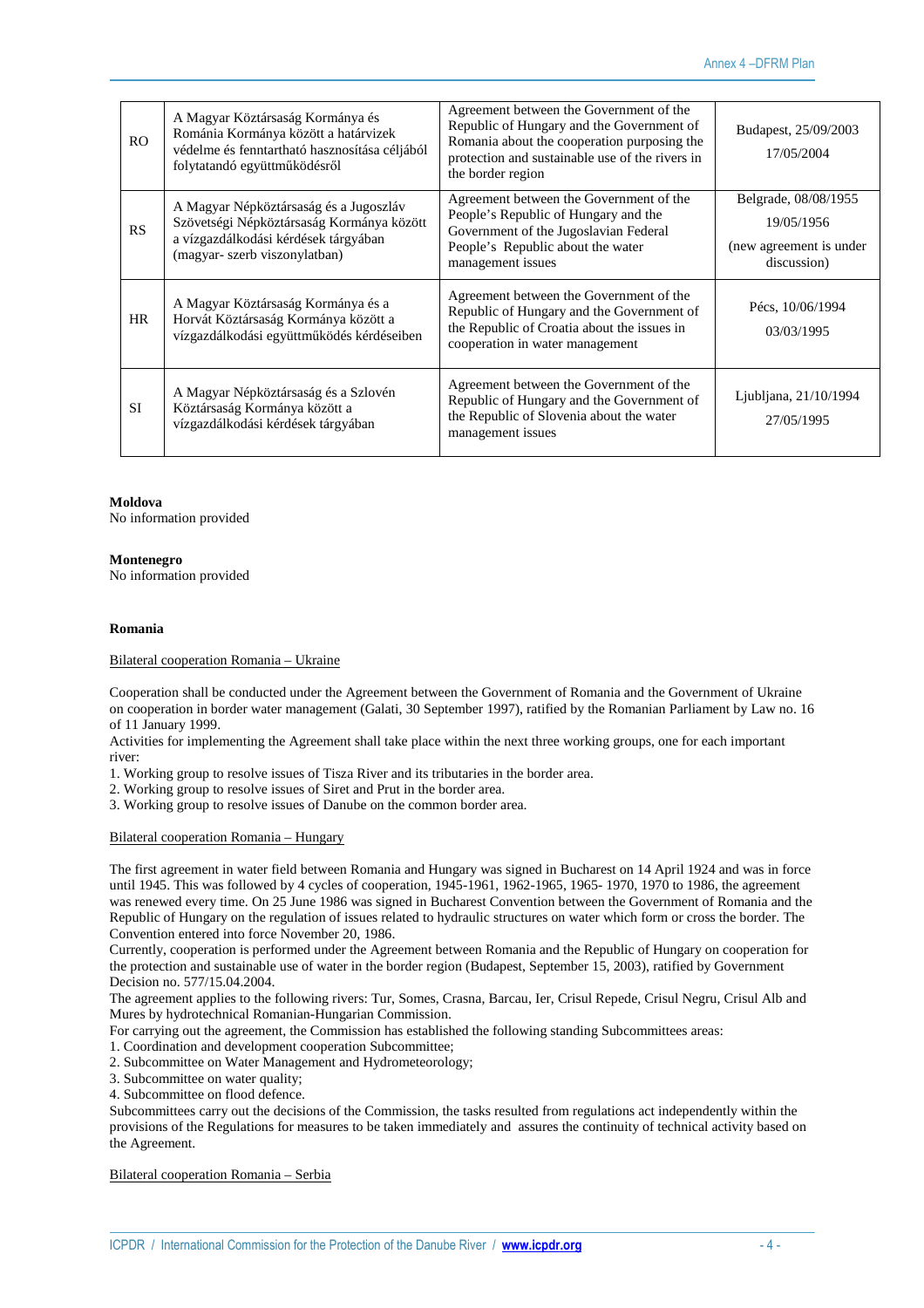Cooperation is achieved under the Agreement between the Romania and RPF Yugoslavia on hydraulic problems in hydraulic systems and watercourses that cross the border or are the border (Bucharest, April 7, 1955), ratified by Decree no. 242 / 06.17.1955.

The agreement applies to the following rivers: the Danube, Nera, Moravita, Aranca, Bega Veche, Bega Channel, Timis, Caras and Nera by hydrotechnical Romanian-Serbian Commission.

For carrying out the agreement, the Commission has established the following standing Subcommittees areas:

1. Subcommittee for water quality;

2. Subcommittee on hydrometeorology and quantitative water management;

3. Subcommittee on flood defence and ice.

Since 1998, the collaboration continued, but with some delays due to organizational changes produced in Serbia, resolving some issues regarding water management.

It is currently negotiating text of the new Agreement between Romania and Serbia on cooperation in the sustainable management of transboundary waters.

#### Bilateral cooperation Romania - Bulgaria

Cooperation is achieved under the Agreement between the Ministry of Environment and Water Management of Romania and the Ministry of Environment and Water of the Republic of Bulgaria on cooperation in the field of water management (Bucharest, November 12, 2004), ratified by Government Decision no. 2419 / 21.12.2004.

The agreement applies to the Romanian-Bulgarian Joint Commission through the following three working groups:

1. Working Group for river basin water management;

2. Working Group on Danube;

3. Working Group on the Black Sea.

#### Bilateral cooperation Romania – Moldova

Cooperation is achieved under the Agreement between Romania and the Republic of Moldova on cooperation for the protection and sustainable use of water - Prut and Danube (Chisinau, 28 June 2010) approved by Government Decision no. 1092/2.11.2010.

Application of the Agreement shall be made by the Intergovernmental Hydrotechnical Committee on subcommittees established for the following fields:

1. Subcommittee on operation and maintenance of hydraulic Stanca-Costesti reservoir;

- 2. Subcommittee on flood defence and ice;
- 3. Subcommittee on quantitative water management and hydrometeorology;
- 4. Subcommittee on water quality and biodiversity protection of water bodies.

# **Serbia**

# With HUNGARY:

The agreement between the governments of the FPR of Yugoslavia and the PR of Hungary regarding water management issues, entered into force on 8 August 1955.

# With ROMANIA:

- The agreement between the governments of FPR of Yugoslavia and the PR of Romania concerning water engineering issues related to boundary and transboundary systems and watercourse, entered into force on 7 April 1955.
- Several agreements and conventions governing the construction, operation and maintenance of the Iron Gate Hydro Power and Navigation System Djerdap were entered into by Yugoslavia and Romania in 1963, 1964, 1967, 1976, 1977, 1987, and 1998.

#### With BULGARIA:

The agreement between the governments of the FPR of Yugoslavia and the PR of Bulgaria concerning water management issues, entered into force on 4 April 1958. The agreement is formally in force, but cooperation was discontinued in 1982.

#### With other neighbouring countries:

No bilateral agreements with Croatia, Bosnia & Herzegovina, Macedonia and Montenegro. The responsible Ministry has initiated extensive preparations for the formulation of agreements and the commencement of a negotiation process with neighbouring countries.

#### **Slovak Republic**

Bilateral cooperation of the Slovak Republic (SR) on the border sections of the rivers – valid intergovernmental treaties and agreements: